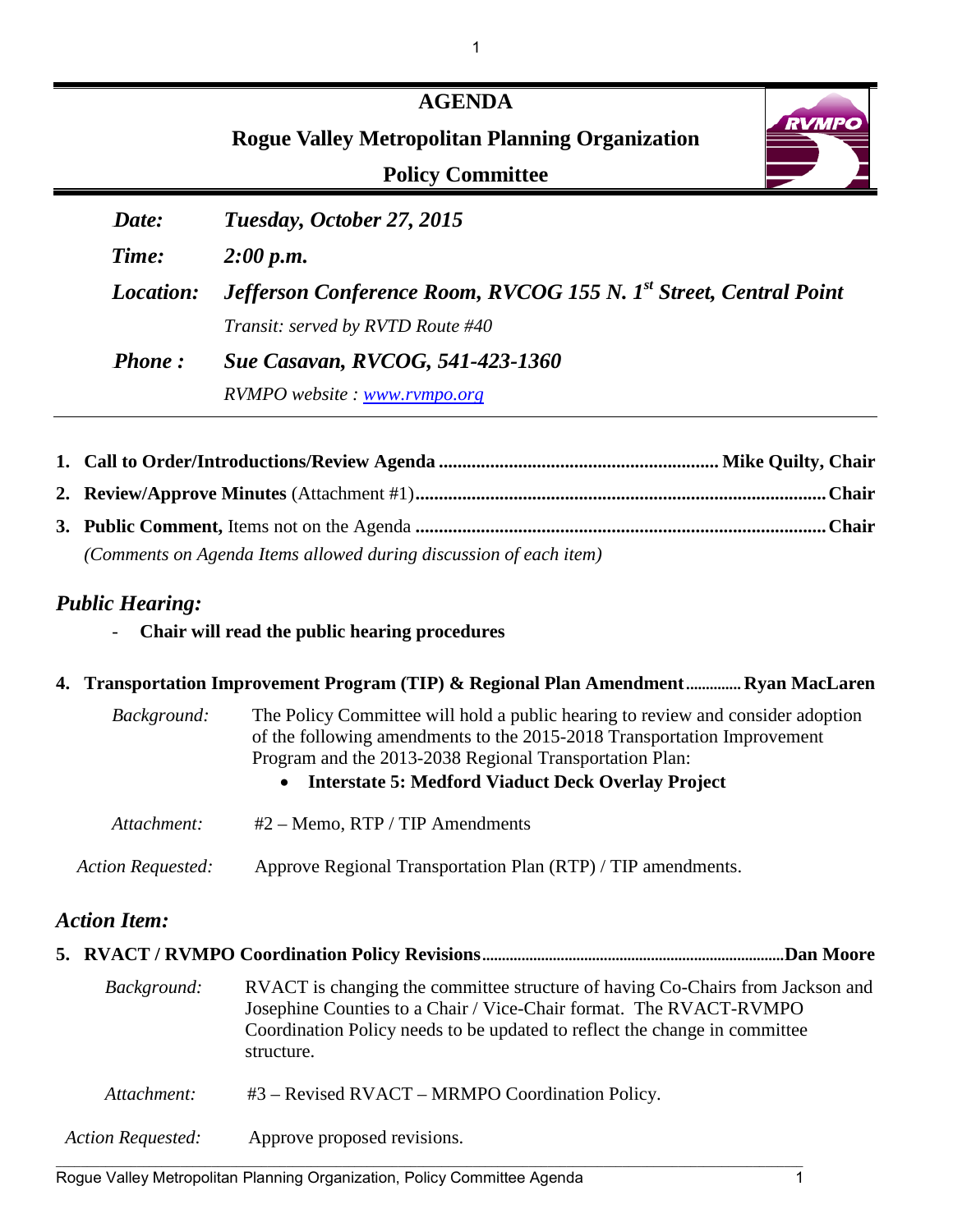2

| Opportunity for RVMPO member jurisdictions to talk about transportation planning projects. |  |
|--------------------------------------------------------------------------------------------|--|

**9. Adjournment ....................................................................................................................................... Chair** The next MPO Policy Committee meeting is scheduled for Tuesday, November 24 at 2:00 p.m. in the Jefferson Conference Room, RVCOG, Central Point.

- The next MPO PAC meeting is scheduled for Tuesday, November 17 at 5:30 p.m. in the Jefferson Conference Room, RVCOG, Central Point.
- The next MPO TAC meeting is scheduled for Wednesday, November meeting TBD in the Jefferson Conference Room, RVCOG, Central Point.

IN COMPLIANCE WITH THE AMERICANS WITH DISABILITIES ACT, IF YOU NEED SPECIAL ASSISTANCE TO PARTICIPATE IN THIS MEETING, PLEASE CONTACT SUE CASAVAN, 541-423-1360. REASONABLE ADVANCE NOTICE OF THE NEED FOR ACCOMMODATION PRIOR TO THE MEETING (48 HOURS ADVANCE NOTICE IS PREFERABLE) WILL ENABLE US TO MAKE REASONABLE ARRANGEMENTS TO ENSURE ACCESSIBILITY TO THIS MEETING.

\_\_\_\_\_\_\_\_\_\_\_\_\_\_\_\_\_\_\_\_\_\_\_\_\_\_\_\_\_\_\_\_\_\_\_\_\_\_\_\_\_\_\_\_\_\_\_\_\_\_\_\_\_\_\_\_\_\_\_\_\_\_\_\_\_\_\_\_\_\_\_\_\_\_\_\_\_\_\_\_\_\_\_\_\_\_\_\_\_\_\_\_\_\_\_\_\_\_\_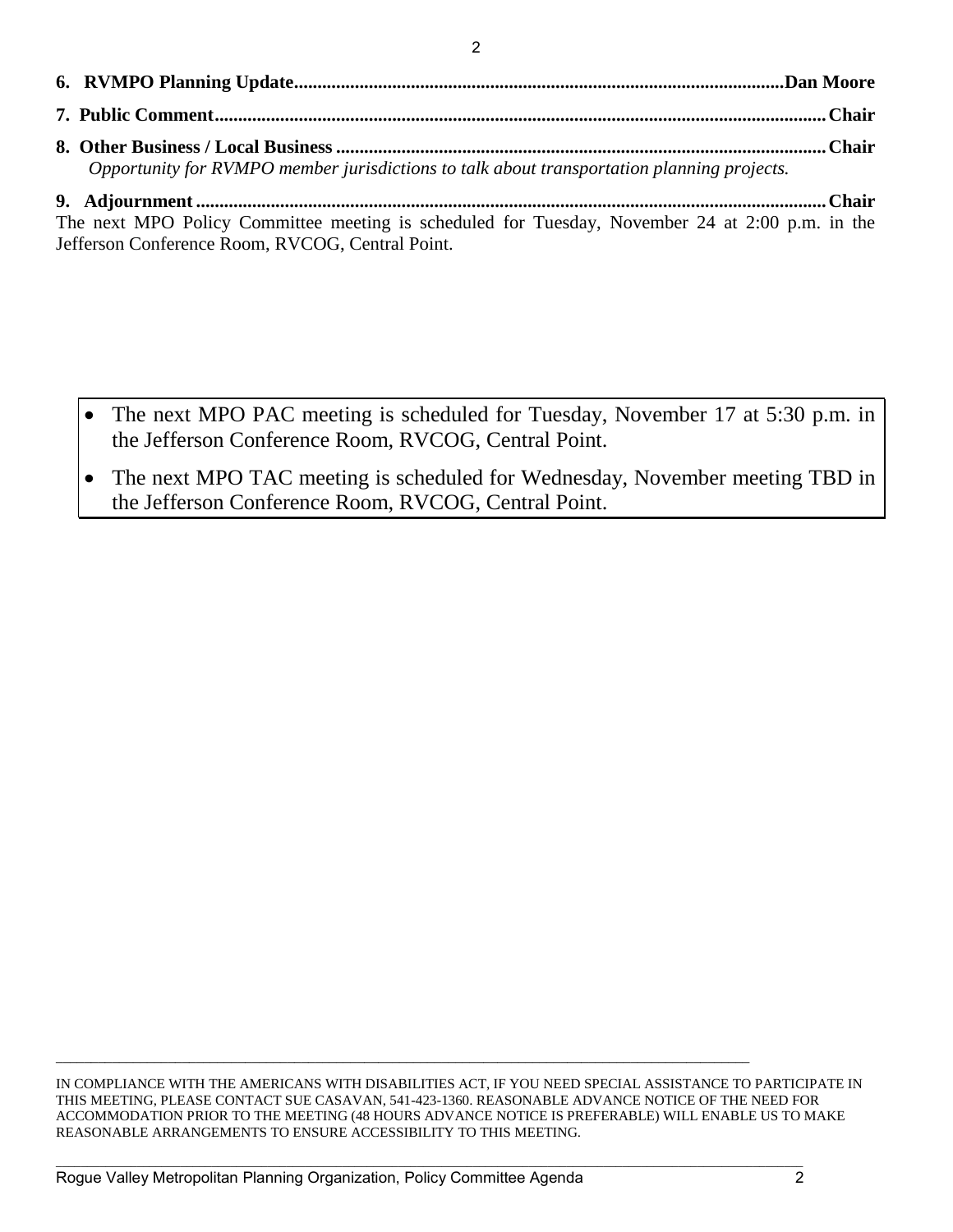

# **SUMMARY MINUTES ROGUE VALLEY MPO POLICY COMMITTEE SEPTEMBER 22. 2015**

3



The following attended:

# **MPO Policy Committee**

| <b>Members</b>                  | Organization           | <b>Phone Number</b> |  |  |  |  |
|---------------------------------|------------------------|---------------------|--|--|--|--|
| <b>Bruce Sophie</b>             | <b>City of Phoenix</b> | 535-1216            |  |  |  |  |
| <b>Art Anderson</b>             | <b>ODOT</b>            | 774-6353            |  |  |  |  |
| <b>Colleen Roberts</b>          | <b>Jackson County</b>  | 646-2878            |  |  |  |  |
| Jim Lewis                       | Jacksonville           | 899-7023            |  |  |  |  |
| Paige Townsend for Julie Brown  | <b>RVTD</b>            | 608-2413            |  |  |  |  |
| Mike Quilty, Chairman           | <b>Central Point</b>   | 664-7907            |  |  |  |  |
| <b>Rich Rosenthal</b>           | Ashland                | 941-1494            |  |  |  |  |
| <b>Ruth Jenks</b>               | Eagle Point            | 941-8537            |  |  |  |  |
| Dan Bunn for Michael Zarosinski | Medford                |                     |  |  |  |  |
| Staff-                          |                        |                     |  |  |  |  |
| Dan Moore                       | <b>RVCOG</b>           | 423-1361            |  |  |  |  |
| <b>Bunny Lincoln</b>            | <b>RVCOG</b>           | 944-2446            |  |  |  |  |
| Ryan MacLaren                   | <b>RVCOG</b>           | 423-1338            |  |  |  |  |
| <b>Others Present -</b>         |                        |                     |  |  |  |  |
| Name                            | Organization           | <b>Phone Number</b> |  |  |  |  |
| Mike Baker                      | ODOT                   | 957-3658            |  |  |  |  |
| Mike Kuntz                      | Jackson County         | 774-6228            |  |  |  |  |
| Mike Montero                    | Montero &              | 944-4376            |  |  |  |  |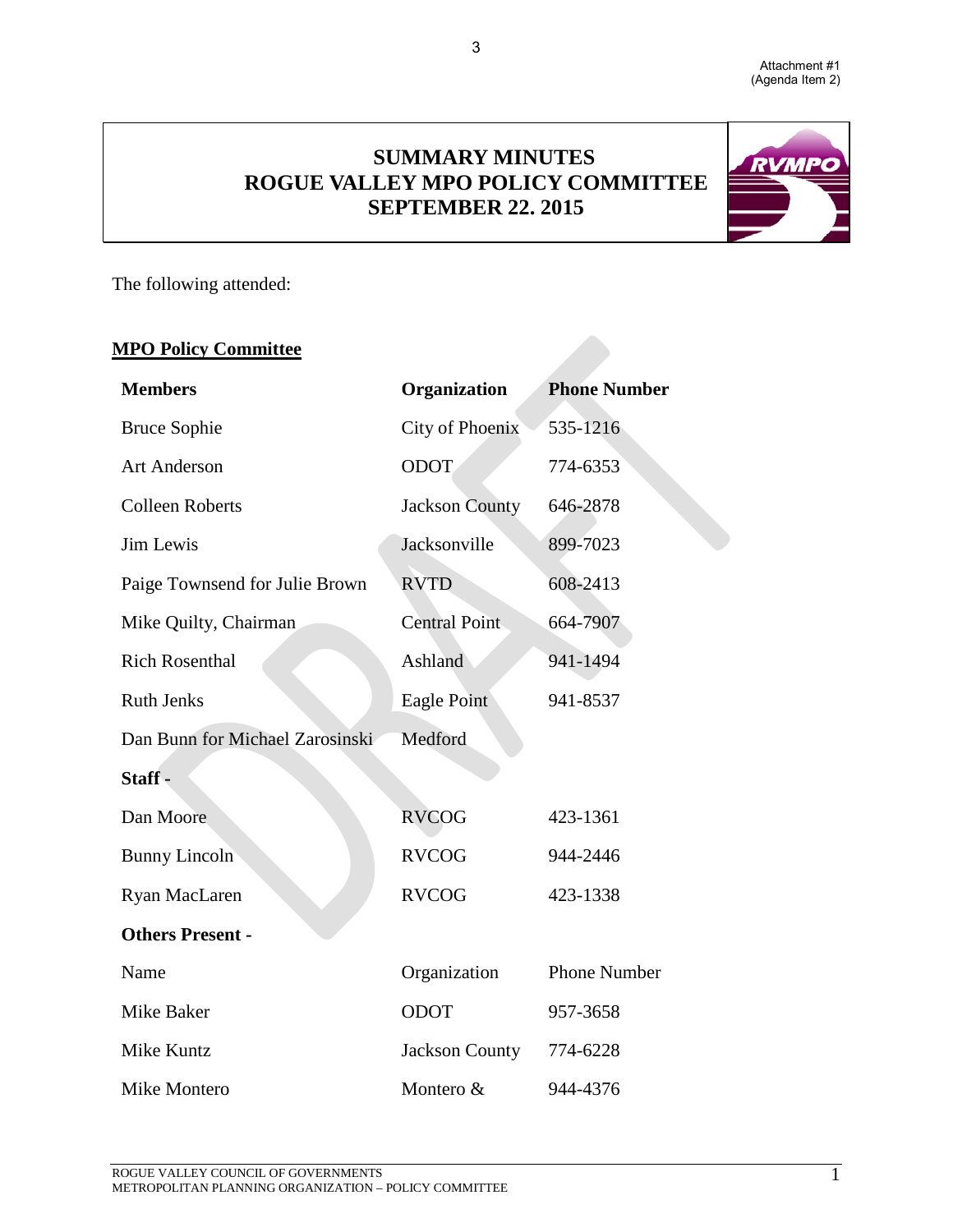| Alex Georgevitch    | Medford           | 774-2114 |  |  |
|---------------------|-------------------|----------|--|--|
| Tonia Morrow        | <b>RVTD Board</b> | 973-2063 |  |  |
| <b>Scott Fleury</b> | Ashland           | 552-2912 |  |  |
| Jacob Ormsby        | <b>Auto Autos</b> |          |  |  |

#### **1. Call to Order / Introductions/ Review Agenda -**

Chairman Mike Quilty called the meeting to order at 2:00 p.m. Committee began with introductions.

4

#### **2. Review / Approve Minutes -**

The Chairman asked if there were any additions or corrections to the August meeting minutes. Colleen Roberts asked to have her phone number corrected.

#### **On a motion by Bruce Sophie seconded by Jim Lewis, the minutes were unanimously approved as corrected.**

# **3. Public Comment -**

None.

#### *Public Hearing #1:*

#### **4. 2015-18 Transportation Improvement Program (TIP) & 2013-38 Regional Plan Amendments**

#### **The Chair read the public hearing procedure.**

Ryan MacLaren summarized the proposed RTP and TIP amendments.

- **OR 99 Ashland Creek Bridge Rehabilitation** Southbound Ashland Creek Bridge (downtown) has been rated "Poor" for both the superstructure and substructure. Federal funding =  $$592,630$ . ODOT match =  $$67,830$ . Total project =  $$660,460$ . The TAC has recommended approval of the amendment.
- **I-5 Cable Barrier Southern Oregon -** Sixteen (16) open barrier segments between I-5 MP 30.8 and 153.50 (covering multiple jurisdictions) will be improved with the installation of cable barriers to prevent additional accidents. Four sections are located within MPO boundaries. Federal funding  $= $2,305,500$ . ODOT match  $= $194,500$ . Total project = \$2,500,000. The TAC has recommended approval of the amendment.

Bruce Sophie expressed support for the amendment.

#### **The Chair opened public testimony.**

| In support:    | None received. |
|----------------|----------------|
| In opposition: | None received  |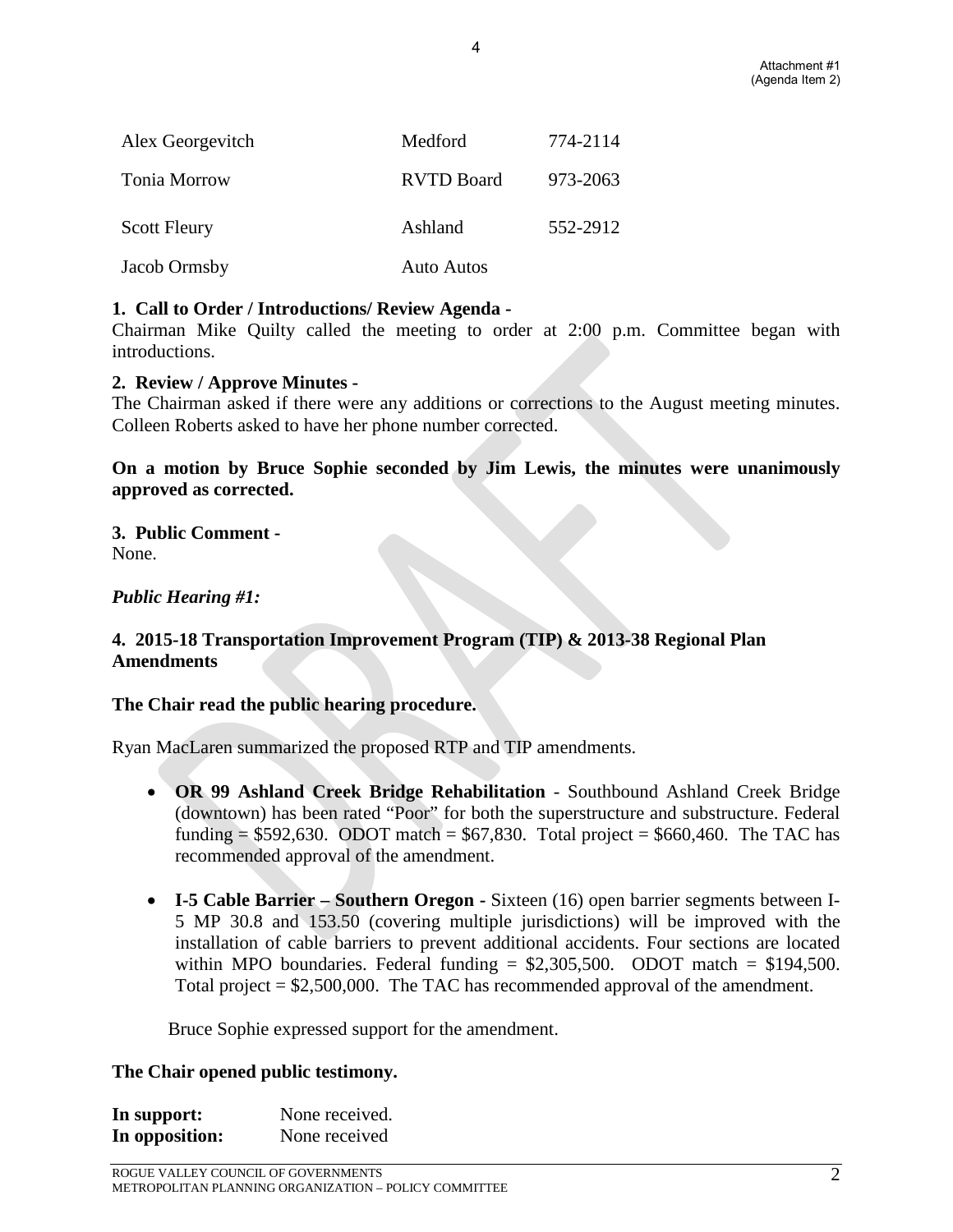**The Chair closed the public hearing.**

**On a motion by Bruce Sophie, seconded by Colleen Roberts, the Transportation Improvement Program (TIP) & Regional Plan Amendment for the OR 99 Ashland Creek Bridge Rehabilitation and the I-5 Cable Barrier amendments were unanimously approved by voice vote.** 

5

#### *Action Item:*

#### **5. MPO Public Advisory Council (PAC) Appointment**

Dan Moore presented Justin Hurley's application. The PAC has recommended approval of same. Dan Bunn stated that he is a personal friend of Mr. Hurley, but had no bias. Chairman Quilty recused himself due to a business relationship with Mr. Hurley.

#### **On a motion by Bruce Sophie, seconded by Ruth Jenks, Justin Hurley was appointed to represent Central Point. The motion passed by voice vote.**

#### *Presentation Item:*

#### **6. Cab Connection Auto Autos**

Jacob Ormsby gave a presentation on the "Auto Autos" computer software program that allows cab drivers connect with potential fares. He addressed the fact that Uber is taking advantage of the current rules for cab referral service provision. The "Auto Autos" program would allow for membership for all cab companies.

Mike Quilty added additional information about Uber, its operating tactics, and said he felt that there was a need for better guarantees that drivers are subjected to proper background screening, commercial insurance and a more equitable competition between cab service providers. Paige Townsend spoke about her experience with Uber in Seattle, the legal battle between Eugene and Uber, how RVTD is implementing Transportation Options and Ride Shares, and how the computer software could benefit the Rogue Valley. Mike Montero asked how the software could actually work, and how data could be used to identify emission reductions when the computer software was used. Mr. Ormsby said that a 30% emission has been projected if implementing the software. Art Anderson said Uber was a brilliant idea, and he did not view it as the "demon" that so may people appear to feel it is. Mr. Ormbsy said he did not intend to "demonize" Uber, but felt they should have to play by the same rules as all cab companies, and that they continue to track customers through Google. The members had a brief discussion about how Uber insurance worked (personal Vs commercial).

#### **7. RVMPO Planning Update**

- Staff and an advisory committee is rewriting the Goals & Policies for the RTP. They will come back to the TAC and Policy Committee.
- The ODOT/DLCD team working on the Strategic Assessment modeling team will be here in October.

#### **8. Public Comment** None.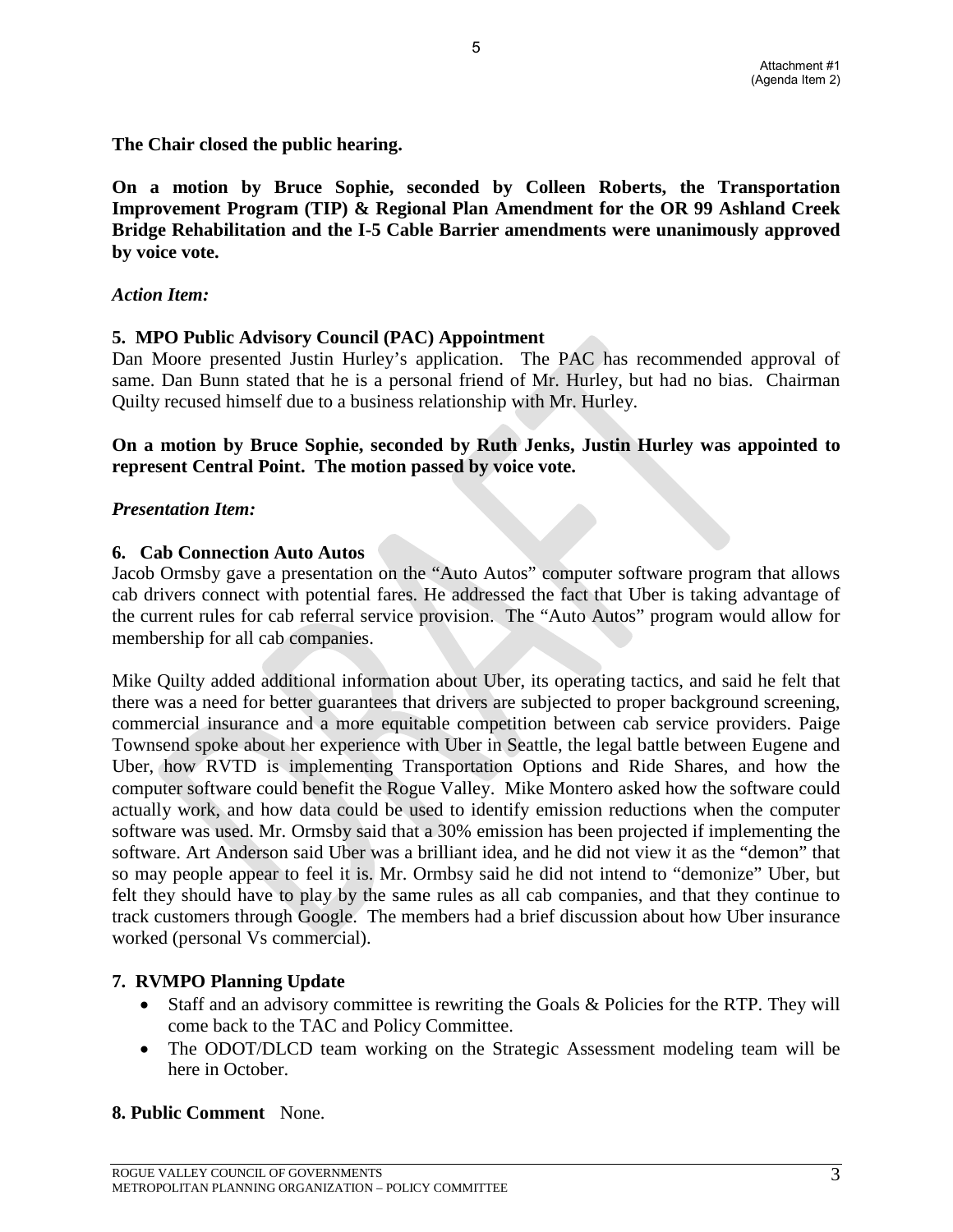#### **9. Other Business / Local Business**

- Art Anderson shared that Exit 24 will be closed this weekend for construction.
- Bids are opened for the site/civil work on the new Ashland rest area.
- The OTC will be here in October.
- Eagle Point Mayor Bob Russell's wife, Debbie, passed away on Sept. 19th.
- Mike Quilty talked about the OPAC meeting and the Portland container port closure.
- Mike Montero offered some comments on OPAC's favorable reactions to the manner in which southern Oregon was handling freight issues.
- Colleen Roberts shared that she had attended the Army Corps of Engineers' meeting in Shady Cove to discuss the potential results if the Lost Creek Dam were to fail.

#### **10. Adjournment**

The meeting was adjourned at 3:05 PM.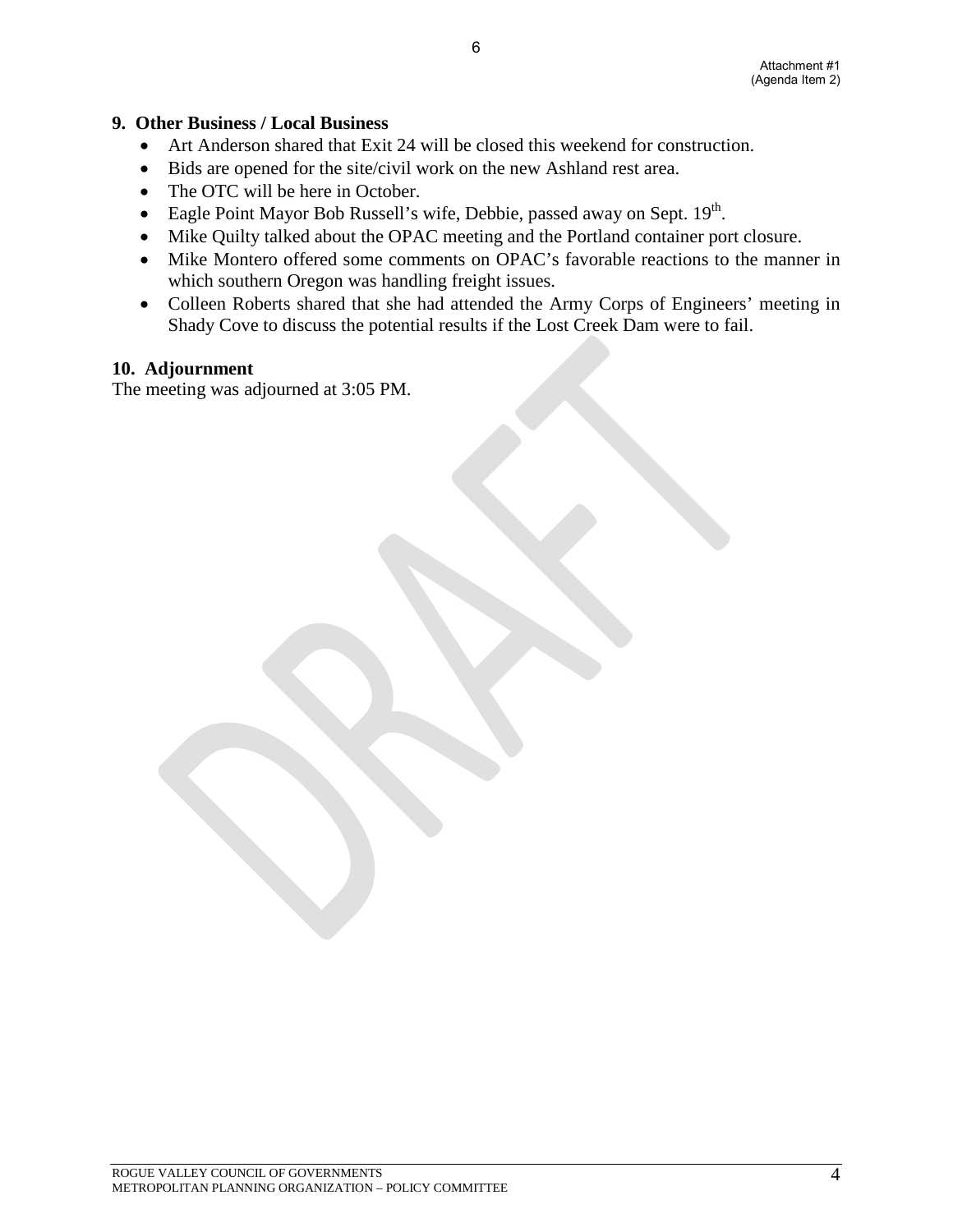

# **Rogue Valley Metropolitan Planning Organization**

## Regional Transportation Planning

*Ashland • Central Point • Eagle Point • Jacksonville • Medford • Phoenix •Talent • White City Jackson County • Rogue Valley Transportation District • Oregon Department of Transportation*

| DATE: | October 15, 2015                 |
|-------|----------------------------------|
| TO:   | <b>RVMPO Policy Committee</b>    |
| FROM: | Ryan MacLaren, Associate Planner |
|       | SUBJECT: RTP/TIP Amendments      |

The Policy Committee is being asked to consider approval of the following amendment to the 2013-2018 Regional Transportation Plan and 2015-2018 Transportation Improvement Program.

The 21-day public comment period and public hearing were advertised on October 5 in the Medford Tribune, and information has been available on the RVMPO website since that date. The RVMPO TAC has recommended approval of the amendment listed. Information on the project(s) is listed, below:

#### **A. Add New Project to RTP & TIP: Interstate 5: Medford Viaduct Deck Overlay Project (KN19540)**

Description: The Interstate 5, Medford Viaduct, Mile Point 28.66, Bridge 08332, the deck is in "Fair" condition. This project will include surface preparation of the deck to address areas that are delaminating. Once repairs are in place, an epoxy overlay will be placed on the entire deck. This will help to improve the ride, decrease impact loading, and preserve the bearings.

| <b>Project Name</b> | <b>Project Description</b>           |        |                   | RTP Project Air Quality Status V<br>Key# | Federal Fiscal Year | Phase            | Federal |           | <b>Federal Required Match</b> |  |         | Total Fed+Reg Match | Other     |  | <b>Total All Sources</b> |  |           |
|---------------------|--------------------------------------|--------|-------------------|------------------------------------------|---------------------|------------------|---------|-----------|-------------------------------|--|---------|---------------------|-----------|--|--------------------------|--|-----------|
|                     |                                      | Number |                   |                                          |                     |                  |         |           | Source                        |  |         | Source              |           |  | Source                   |  |           |
| <b>ODOT</b>         |                                      |        |                   |                                          |                     |                  |         |           |                               |  |         |                     |           |  |                          |  |           |
|                     |                                      |        |                   |                                          |                     | Planning         |         |           |                               |  |         |                     |           |  |                          |  |           |
|                     |                                      |        |                   | 19540                                    | 2016                | Design           |         |           | 134,595 NHPP                  |  | 15,405  | ODOT                | 150,000   |  |                          |  | 150,000   |
| I-5:Medford Viaduct | Repair Deck<br>Deterioration, Bridge |        | Exempt - Table 2, |                                          |                     | Land Purchase    |         |           |                               |  |         |                     |           |  |                          |  |           |
| Deck Overlay        |                                      | 915    | Safety            |                                          |                     | Utility Relocate |         |           |                               |  |         |                     |           |  |                          |  |           |
|                     | #08332                               |        |                   | 19540                                    | 2018                | Construction     |         |           | 1,345,950 NHPP                |  | 154,050 | ODOT                | 1,500,000 |  |                          |  | 1,500,000 |
|                     |                                      |        |                   |                                          |                     | Other            |         |           |                               |  |         |                     |           |  |                          |  |           |
|                     |                                      |        |                   |                                          | Total FFY16-18      |                  |         | 1,480,545 |                               |  | 169,455 |                     | 1,650,000 |  |                          |  | 1,650,000 |